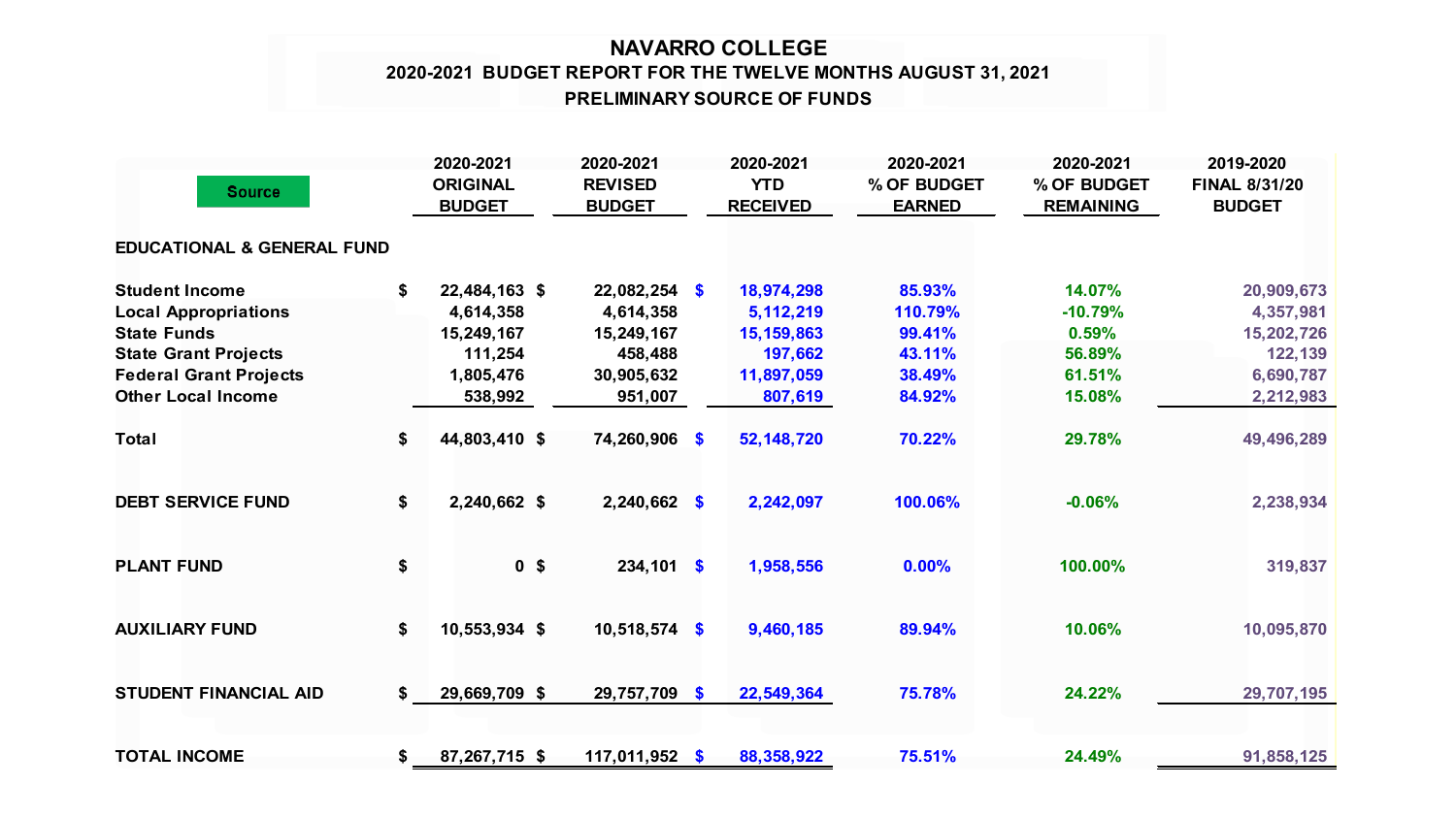## **NAVARRO COLLEGE 2019-2020 BUDGET REPORT FOR THE TWELVE MONTHS ENDING AUGUST 31, 2020 SOURCE OF FUNDS**

| <b>Source</b>                         |    | 2019-2020<br><b>ORIGINAL</b><br><b>BUDGET</b> | 2019-2020<br><b>REVISED</b><br><b>BUDGET</b> |               | 2019-2020<br><b>YTD</b><br><b>RECEIVED</b> | 2019-2020<br>% OF BUDGET<br><b>EARNED</b> | 2019-2020<br>% OF BUDGET<br><b>REMAINING</b> |  |
|---------------------------------------|----|-----------------------------------------------|----------------------------------------------|---------------|--------------------------------------------|-------------------------------------------|----------------------------------------------|--|
| <b>EDUCATIONAL &amp; GENERAL FUND</b> |    |                                               |                                              |               |                                            |                                           |                                              |  |
| <b>Student Income</b>                 | \$ | 22, 186, 176 \$                               | $20,909,673$ \$                              |               | 20,657,506                                 | 98.79%                                    | 1.21%                                        |  |
| <b>Local Appropriations</b>           |    | 3,868,321                                     | 4,357,981                                    |               | 4,757,105                                  | 109.16%                                   | $-9.16%$                                     |  |
| <b>State Funds</b>                    |    | 15,202,726                                    | 15,202,726                                   |               | 15,310,636                                 | 100.71%                                   | $-0.71%$                                     |  |
| <b>State Grant Projects</b>           |    | 155,935                                       | 122,139                                      |               | 117,449                                    | 96.16%                                    | 3.84%                                        |  |
| <b>Federal Grant Projects</b>         |    | 2,212,462                                     | 6,690,787                                    |               | 3,353,874                                  | 50.13%                                    | 49.87%                                       |  |
| <b>Other Local Income</b>             |    | 479,350                                       | 2,212,983                                    |               | 1,227,618                                  | 55.47%                                    | 44.53%                                       |  |
| <b>Total</b>                          | \$ | 44,104,970 \$                                 | 49,496,289                                   | <b>S</b>      | 45,424,188                                 | 91.77%                                    | 8.23%                                        |  |
| <b>DEBT SERVICE FUND</b>              | \$ | 2,238,934 \$                                  | $2,238,934$ \$                               |               | 2,254,528                                  | 100.70%                                   | $-0.70%$                                     |  |
| <b>PLANT FUND</b>                     | \$ | 0 <sup>5</sup>                                | $319,837$ \$                                 |               | 4,010,576                                  | 0.00%                                     | 100.00%                                      |  |
| <b>AUXILIARY FUND</b>                 | \$ | 10,422,427 \$                                 | 10,095,870                                   | $\mathbf{\$}$ | 9,368,614                                  | 92.80%                                    | 7.20%                                        |  |
| <b>STUDENT FINANCIAL AID</b>          | \$ | 29,707,195 \$                                 | 29,707,195 \$                                |               | 25,517,816                                 | 85.90%                                    | 14.10%                                       |  |
| <b>TOTAL INCOME</b>                   | \$ | 86,473,526 \$                                 | $91,858,125$ \$                              |               | 86,575,722                                 | 94.25%                                    | 5.75%                                        |  |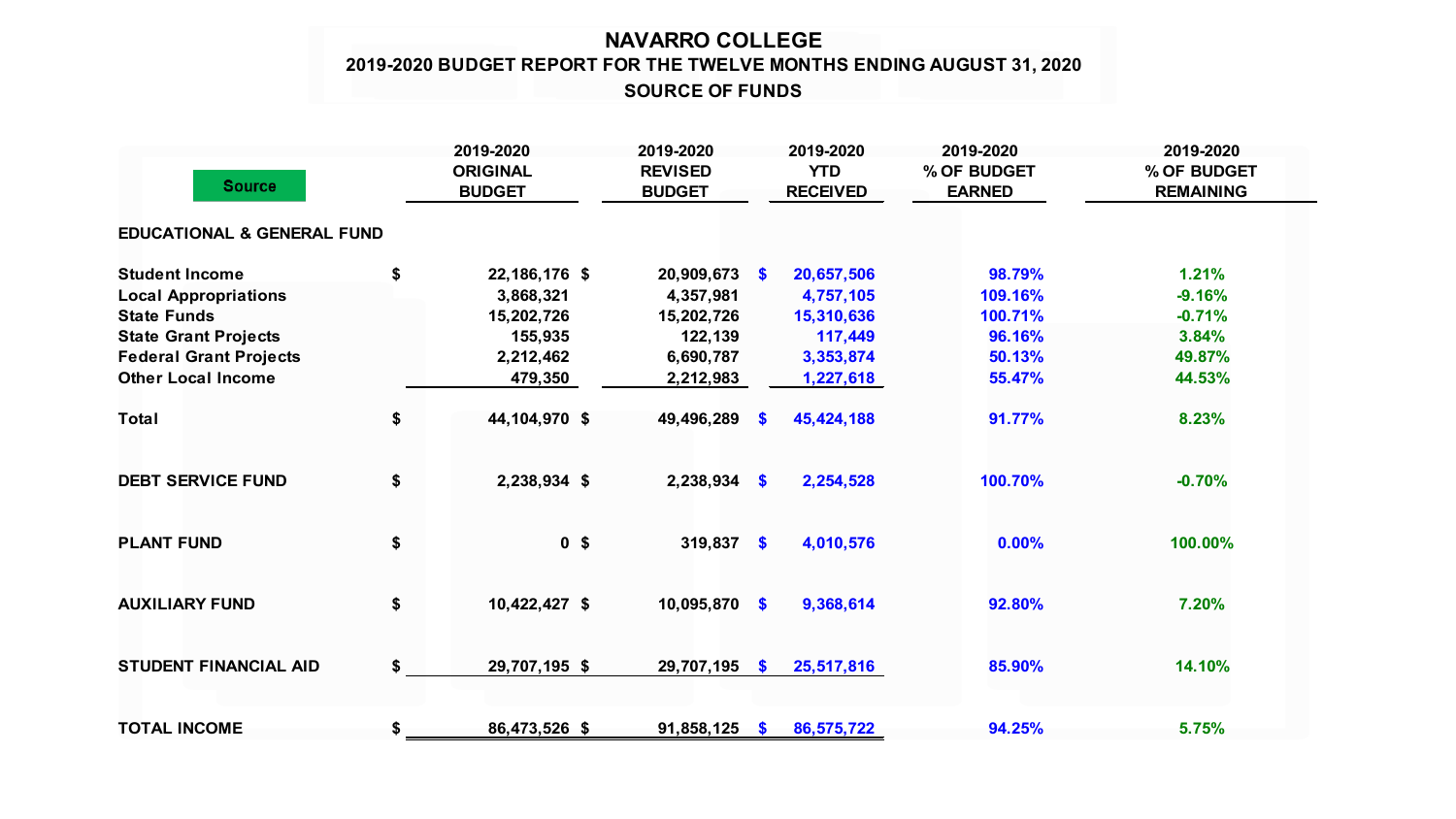## **NAVARRO COLLEGE 2020-2021 BUDGET REPORT FOR THE TWELVE MONTHS ENDING AUGUST 31 , 2021 PRELIMINARY DISBURSEMENT OF FUNDS**

| <b>Disbursement</b>                       | 2020-2021 |                                  | 2020-2021                       | 2020-2021                     |               |                               | 2020-2021                      | 2020-2021                       | 2019-2020                             |
|-------------------------------------------|-----------|----------------------------------|---------------------------------|-------------------------------|---------------|-------------------------------|--------------------------------|---------------------------------|---------------------------------------|
|                                           |           | <b>ORIGINAL</b><br><b>BUDGET</b> | <b>REVISED</b><br><b>BUDGET</b> | <b>YTD</b><br><b>EXPENSED</b> |               | 2020-2021<br><b>OBLIGATED</b> | % OF BUDGET<br><b>EXPENDED</b> | % OF BUDGET<br><b>REMAINING</b> | <b>FINAL 8/31/20</b><br><b>BUDGET</b> |
| <b>EDUCATIONAL &amp; GENERAL FUND</b>     |           |                                  |                                 |                               |               |                               |                                |                                 |                                       |
| <b>General Administration</b>             | \$        | 2,192,645 \$                     | $2,304,218$ \$                  | 2,121,005                     | \$            | 15,155                        | 92.71%                         | 7.29%                           | 2,107,626                             |
| <b>Student Services</b>                   |           | 3,776,017                        | 3,661,215                       | 2,897,411                     |               | 134,682                       | 82.82%                         | 17.18%                          | 3,501,082                             |
| <b>General Institutional</b>              |           | 4,862,135                        | 4,484,560                       | 4,066,320                     |               | 33,661                        | 91.42%                         | 8.58%                           | 4,652,753                             |
| <b>Instructional Administration</b>       |           | 1,445,011                        | 1,437,501                       | 1,207,769                     |               | 2,397                         | 84.19%                         | 15.81%                          | 1,395,697                             |
| <b>Staff Benefits</b>                     |           | 7,168,132                        | 7,168,132                       | 6,403,618                     |               | 997                           | 89.35%                         | 10.65%                          | 6,236,252                             |
| <b>Resident Instruction:</b>              |           |                                  |                                 |                               |               |                               |                                |                                 |                                       |
| Academic                                  |           | 6,794,475                        | 6,723,314                       | 6,262,593                     |               | 21,737                        | 93.47%                         | 6.53%                           | 7,238,511                             |
| Career                                    |           | 6,307,742                        | 6,293,967                       | 5,568,741                     |               | 122,392                       | 90.42%                         | 9.58%                           | 6,062,073                             |
| Planetarium                               |           | 76,603                           | 77,842                          | 77,347                        |               | 235                           | 99.67%                         | 0.33%                           | 82,672                                |
| <b>Museum</b>                             |           | 155,520                          | 156,368                         | 125,538                       |               | 187                           | 80.40%                         | 19.60%                          | 172,979                               |
| <b>Events</b>                             |           | 65,063                           | 60,898                          | 74,014                        |               | 571                           | 122.48%                        | $-22.48%$                       | 93,448                                |
| Library                                   |           | 467,816                          | 469,220                         | 455,438                       |               | 45                            | 97.07%                         | 2.93%                           | 472,602                               |
| <b>Community Services</b>                 |           | 2,000                            | 2,000                           | 11,371                        |               | 89                            | 573.00%                        | $-473.00\%$                     | 1,700                                 |
| <b>Plant Maintenance &amp; Operations</b> |           | 4,049,309                        | 4,094,323                       | 3,081,302                     |               | 145,541                       | 78.81%                         | 21.19%                          | 4,597,598                             |
| <b>Appropriations</b>                     |           | 5,679,816                        | 5,811,242                       | 4,889,925                     |               |                               | 84.15%                         | 15.85%                          | 6,064,782                             |
| <b>State Grant Projects</b>               |           | 111,254                          | 458,488                         | 238,574                       |               | 33,945                        | 59.44%                         | 40.56%                          | 122,139                               |
| <b>Federal Grant Projects</b>             |           | 1,615,845                        | 30,744,001                      | 7,473,850                     |               | 506,209                       | 25.96%                         | 74.04%                          | 6,495,349                             |
| <b>Local Grant Projects</b>               |           | 34,027                           | 313,617                         | 143,210                       |               | 142,644                       | 91.15%                         | 8.85%                           | 199,026                               |
| Total                                     | \$        | 44,803,410 \$                    | 74,260,906 \$                   | 45,098,026                    | \$            | 1,160,488                     | 62.29%                         | 37.71%                          | 49,496,289                            |
| <b>DEBT SERVICE FUND</b>                  | \$        | 2,240,662 \$                     | $2,240,662$ \$                  | 2,239,321                     | \$            | $\mathbf 0$                   | 99.94%                         | 0.06%                           | 2,238,934                             |
| <b>PLANT FUND</b>                         | \$        | 0 <sup>5</sup>                   | 234,101 \$                      | 345,826                       | $\mathbf{\$}$ | $\mathbf 0$                   | 147.73%                        | $-47.73%$                       | 319,837                               |
| <b>AUXILIARY FUND</b>                     | \$        | 10,553,934 \$                    | $10,518,574$ \$                 | 8,204,964                     | \$            | 589,955                       | 83.61%                         | 16.39%                          | 10,095,870                            |
| <b>STUDENT FINANCIAL AID</b>              | \$        | 29,669,709 \$                    | 29,757,709 \$                   | 30,366,758                    | $\mathbf{\$}$ | $\mathbf 0$                   | 102.05%                        | $-2.05%$                        | 29,707,195                            |
| <b>TOTAL DISBURSEMENTS</b>                | \$        | 87,267,715 \$                    | 117,011,952 \$                  | 86,254,895                    | \$.           | 1,750,443                     | 75.21%                         | 24.79%                          | 91,858,125                            |